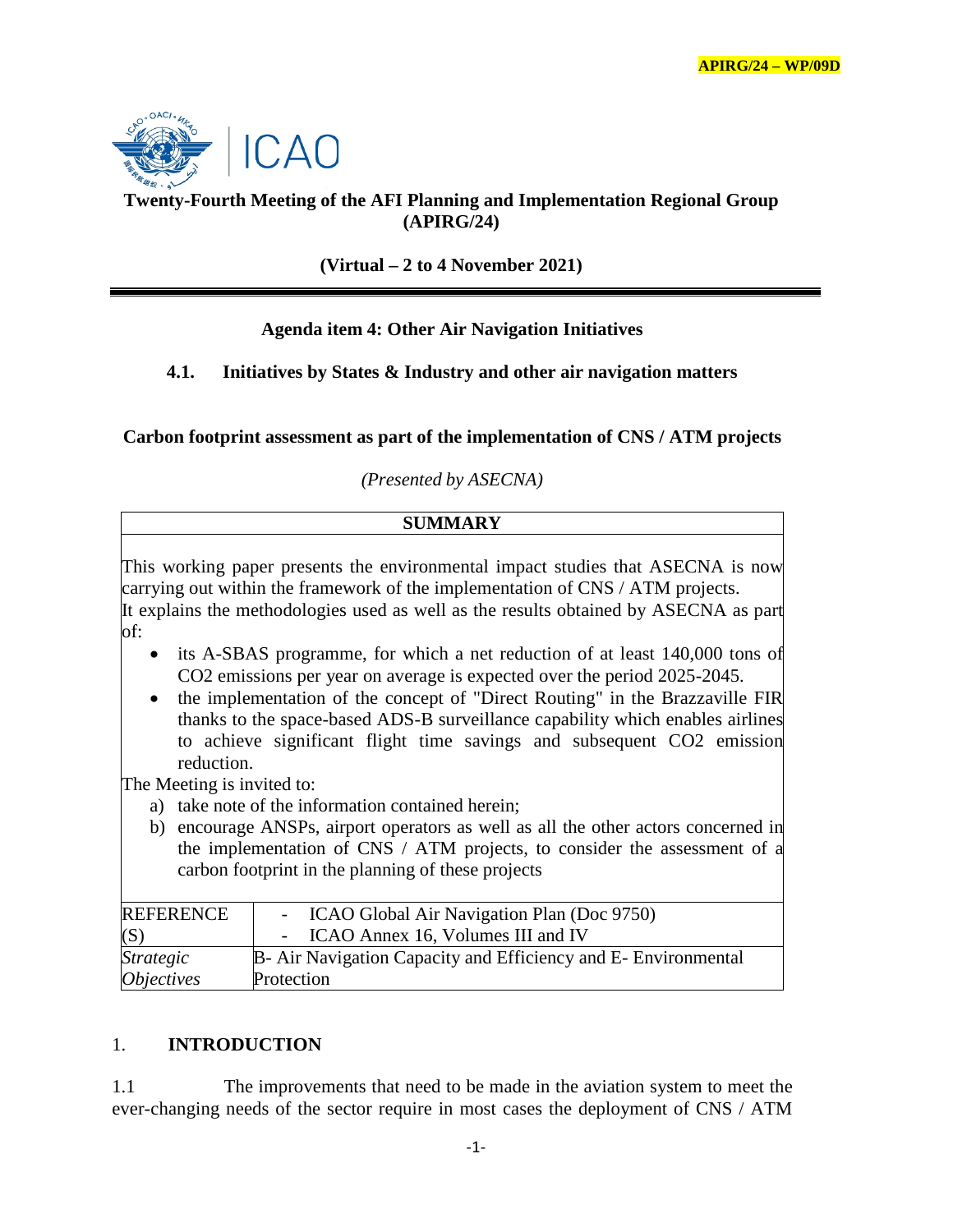infrastructure, technologies and services in accordance with the Aviation System Block Upgrades (ASBU) framework defined in the Global Air Navigation Plan, and with regional and national plans.

1.2 However, in relation to the global strategic objectives, the protection of the environment, and especially the reduction of CO2 emissions, is one of the major challenges induced by these improvements.

1.3 In addition, the financing and implementation of development projects in all sectors of activity, including aviation, are increasingly conditioned by the presentation of a positive carbon footprint.

1.4 It is therefore necessary to systematically plan for carrying out the Co2 balance during the planification and implementation of CNS / ATM projects.

1.5 ASECNA henceforth includes in any new investment project the achievement of a carbon footprint assessment.

1.6 Thus, as part of the implementation of its Satellite-Based Augmentation System programme (A-SBAS), an assessment of the CO2 emission gain was performed. It is the same for the implementation of the concept of "Direct Routing" in a full ADS-B environment.

# **2. CARBON BALANCE RELATING TO THE IMPLEMENTATION OF THE A-SBAS SYSTEM**

2.1. To establish a carbon footprint, it is necessary to assess both the negative and the positive contributions of the project to the reduction of Co2 emissions.

2.2. An evaluation of the contribution of A-SBAS services to Co2 emissions is presented here in a synthetic manner, taking into account:

- on the one hand, the reduction in Co2 emissions induced by the use of SBAS services (positive contribution);
- and on the other hand, the increase in Co2 emissions induced by the production and provision of SBAS services (negative contribution).

2.3. Also, this assessment was carried considering a period of the system operation ranging from 2025 to 2045 and over the geographical service area covering the Western and Central Africa, and the Indian Ocean.

# **2.2 Reduction of CO2 emissions (positive contribution)**

2.2.1 The assessment of the reduction of Co2 emissions is limited to the aviation sector.

2.2.2 The reduction of Co2 emissions induced using SBAS services in other sectors of activity could not be achieved, making the approach more than conservative, given the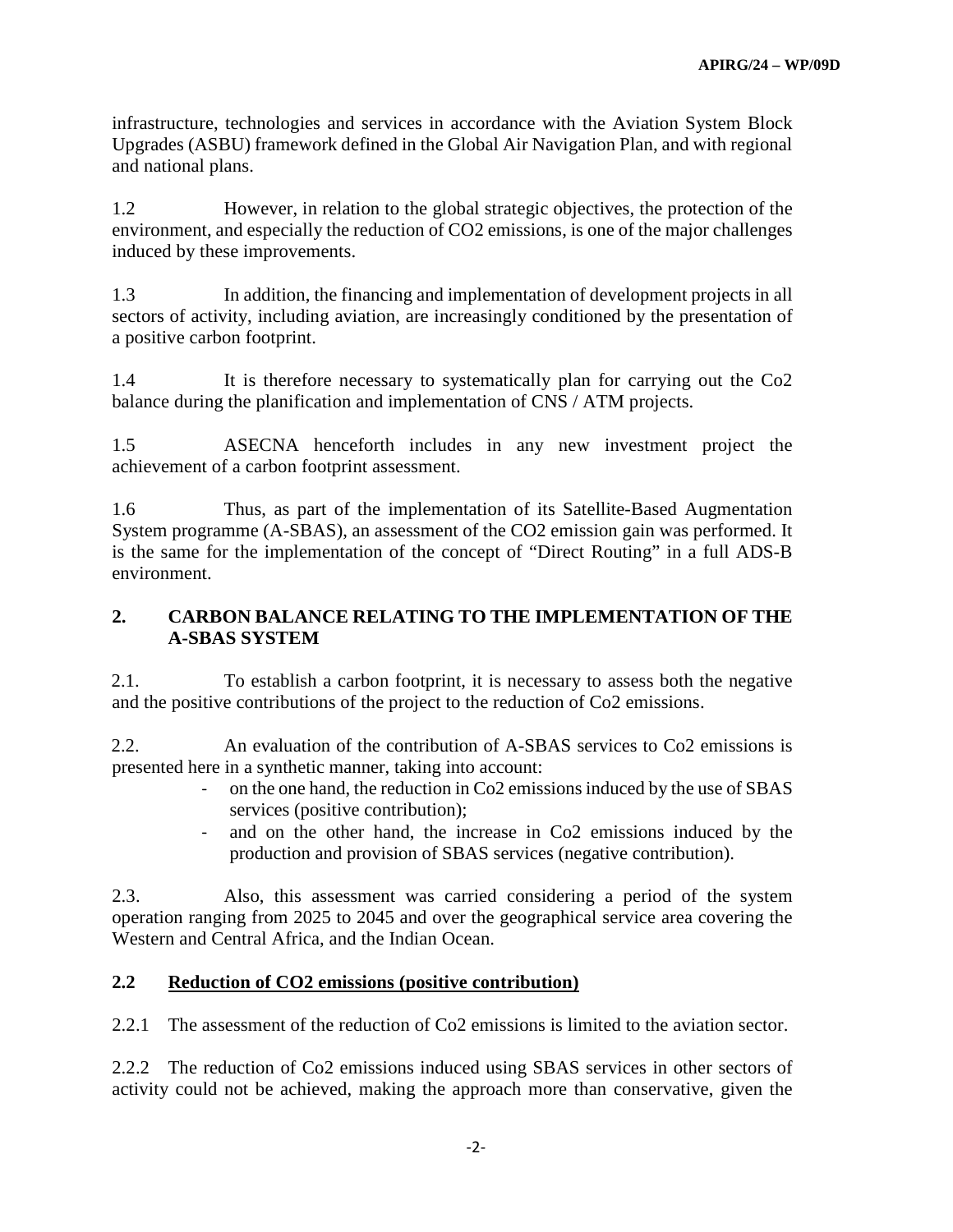immense potential offered by SBAS services in these other sectors.

2.2.3 The reduction of Co2 emissions in the aviation sector is induced by the benefits provided to users (airspace users, mainly airlines) in terms of improving flight efficiency and therefore of fuel savings, thus reducing the environmental impact beyond the reduction of operational costs.

2.2.4 A CBA study has shown that, for a first set of benefits (reduction of flight times thanks to the optimization of approach and en-route trajectories, and the elimination of the operational practice of landing on opposite QFU), the use of SBAS services by airlines will result in a reduction in CO2 emissions, in cumulative volume over the period 2025-2045, estimated at 3 million tons, induced by around 950 million kg of fuel saved.

2.2.5 As this CBA study has the primary objective of monetizing the profit of airlines for the use of A-SBAS services, the methodology used to assess the quantities of Co2 avoided consists of using the model for calculating each of the monetary benefits concerned in order to deduce the quantities of fuel saved and then the gain in CO2 emissions.

2.2.6 This result is conservative, as only scheduled flights were considered in the study, in association with a cautious scenario of traffic resumption after the COVID-19 crisis. Also, some benefits, such as the lower fuel load resulting from the greater number of alternative airport options, have not been evaluated.

2.2.7 An additional internal study, evaluated the reduction in Co2 emissions thanks to the benefit of reducing flight delays and diversions, at around 360,000 tons over the same period 2025-2045.

2.2.8 In total, the reduction in CO2 emissions is estimated at 3.38 million tons. The contribution of each type of benefit considered in this assessment is presented in the table below:

| <b>TYPE OF BENEFIT</b>                                                                                | <b>MINUTES</b><br>OF<br><b>FLIGHT SAVED</b> | Kg)         | <b>FUEL SAVED (in CO2 EMISSIONS)</b><br><b>AVOIDED</b> (in kg) |
|-------------------------------------------------------------------------------------------------------|---------------------------------------------|-------------|----------------------------------------------------------------|
| Optimization of<br>flight<br>trajectories during en-route<br>phase                                    | 18 863 899                                  | 660 236 477 | 2 079 744 902                                                  |
| Elimination of the practice<br>of landing on opposite<br>QFU                                          | 5 3 5 3 2 7 4                               | 187 364 590 | 590 198 459                                                    |
| Optimization<br>of<br>trajectories<br>during<br>the<br>arrival<br>and<br>approach<br>phases of flight | 3 191 964                                   | 111 718 753 | 351 914 073                                                    |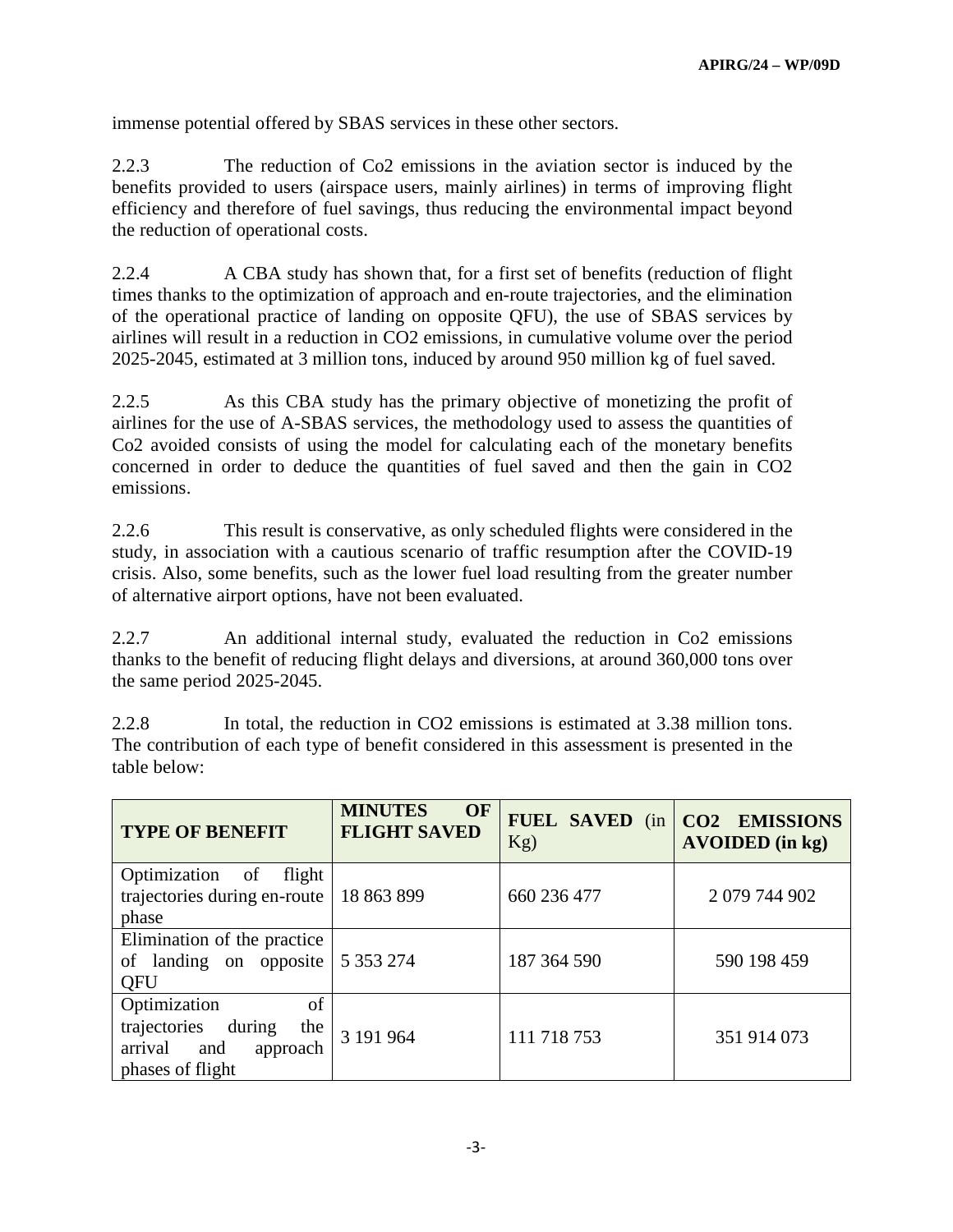| Reduction of the number of $\vert$<br>flight delays and diversions | 3 291 180  | 115 191 309 | 362 852 623   |
|--------------------------------------------------------------------|------------|-------------|---------------|
| <b>TOTAL</b>                                                       | 30 700 317 | 959 319 820 | 3 384 710 057 |

Table 1: Distribution by type of benefit of the amount of CO2 emissions avoided

#### **2.3 Increase in CO2 emissions (negative contribution)**

2.3.1 The increase in Co2 emissions is linked to indirect emissions induced by the production and provision of SBAS services, and mainly:

- Co2 emissions during the development, deployment and commissioning phases of the A-SBAS system (phases C/D/E1);
- Energy consumption for the maintenance and operations of the A-SBAS system;
- Travel of personnel in charge of operations.

2.3.2 The first item has not been evaluated, since phases C / D / E1 is not yet the subject of a contract. However, this is not considered to impact the results.

2.3.3 For the second item, the average annual energy consumption is estimated at 2,000 MWH, resulting in an average annual CO2 emission estimated at around 500 tons. This assessment conservatively considered the energy sources to date in the concerned States (the share of non-fossil fuels expected to increase in the next 20 years).

2.3.4 Regarding the movement of personnel in charge of operations, the emission of Co2 is estimated at around 100 tons of Co2 per year.

# **2.4 Summary of the carbon footprint assessment**

2.4.1 The contribution of the use (positive effect) and the production and provision (negative effect) of A-SBAS services is assessed, using a conservative approach, as leading to a reduction in Co2 emissions of at least 140,000 tons per year on average, over the period 2025-2045.

# **3. REDUCTION OF CO2 EMISSIONS THANKS TO THE IMPLEMENTATION OF SPACE-BASED ADS-B**

- a) The implementation of space-based ADS-B has been effective in ASECNA airspace since January 2020 and constitutes a vector for improving the quality of services provided to users in terms of both safety and efficiency.
- b) The improvement in flight efficiency, through optimised flight profiles and fuel savings, certainly benefits to airlines, but it has also impact on the environment, particularly in terms of reducing CO2 emissions.
- c) With the implementation of space-based ADS-B, the Agency had planned to carry out trials on the concept of Free Route Airspace (FRA) in the Brazzaville FIR in 2020. But with the advent of the COVID-19 pandemic, these trials have been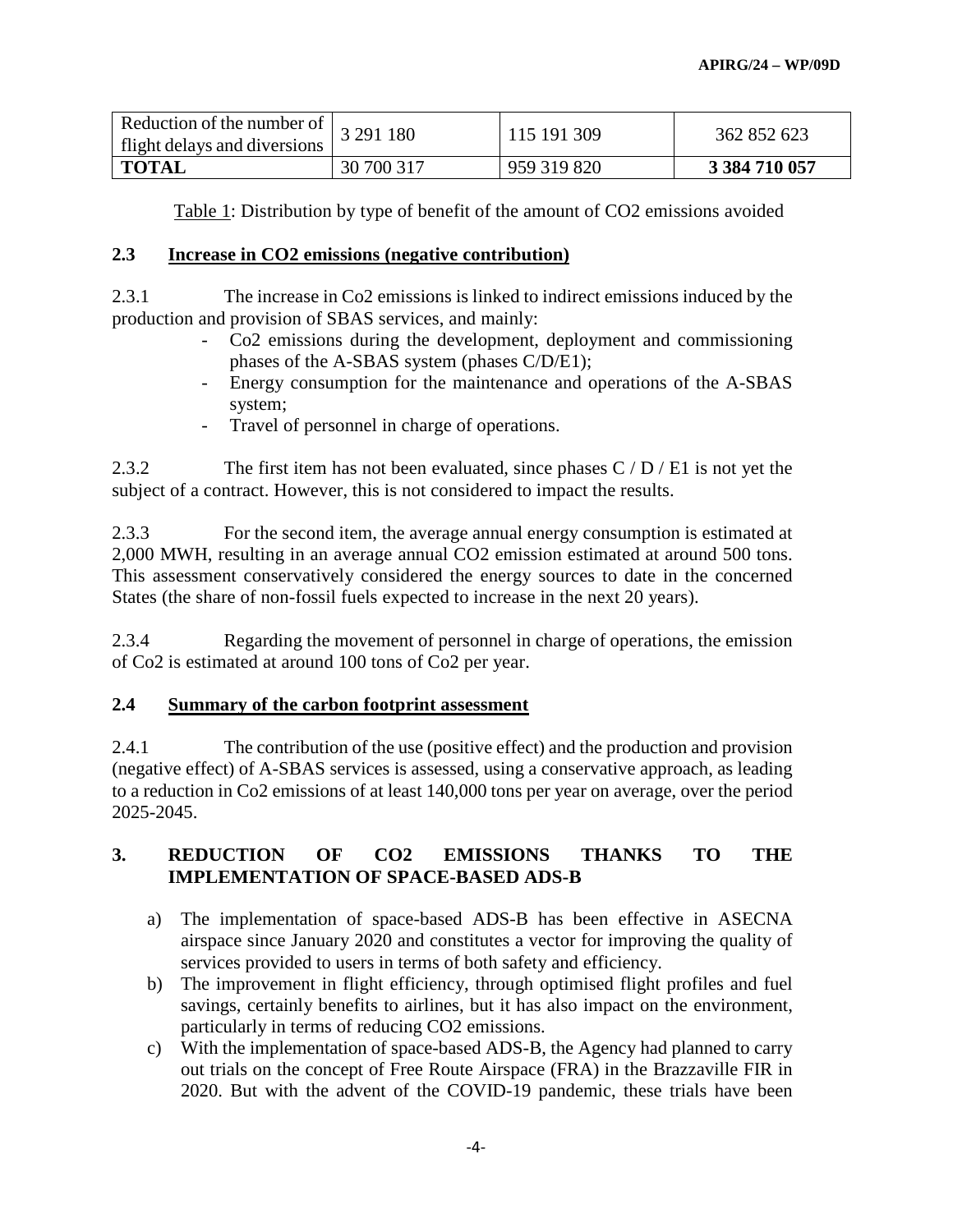postponed.

- d) However, the concept of "Direct Routing" was implemented during the pandemic thanks to the operationality of space-based ADS-B in all the FIRs managed by the Agency above the Flight Level 290, with the publication of Aeronautical Information Circulars (AIC) NR 44 / A / 20GO, NR 30 / A / 21FC and NR 11 / A / 21FM.
- e) A survey carried out during the month of September 2021 in the Brazzaville FIR revealed a time saving ranging from 2 to 10 minutes for flights operating "Direct Routes" in this airspace, with an average of 6 minutes of time saved by each flight.
- f) The Direct Routes concerned by this survey and the time savings recorded are shown in the figures below:



Figure 1: Time savings recorded per segment of Direct Route